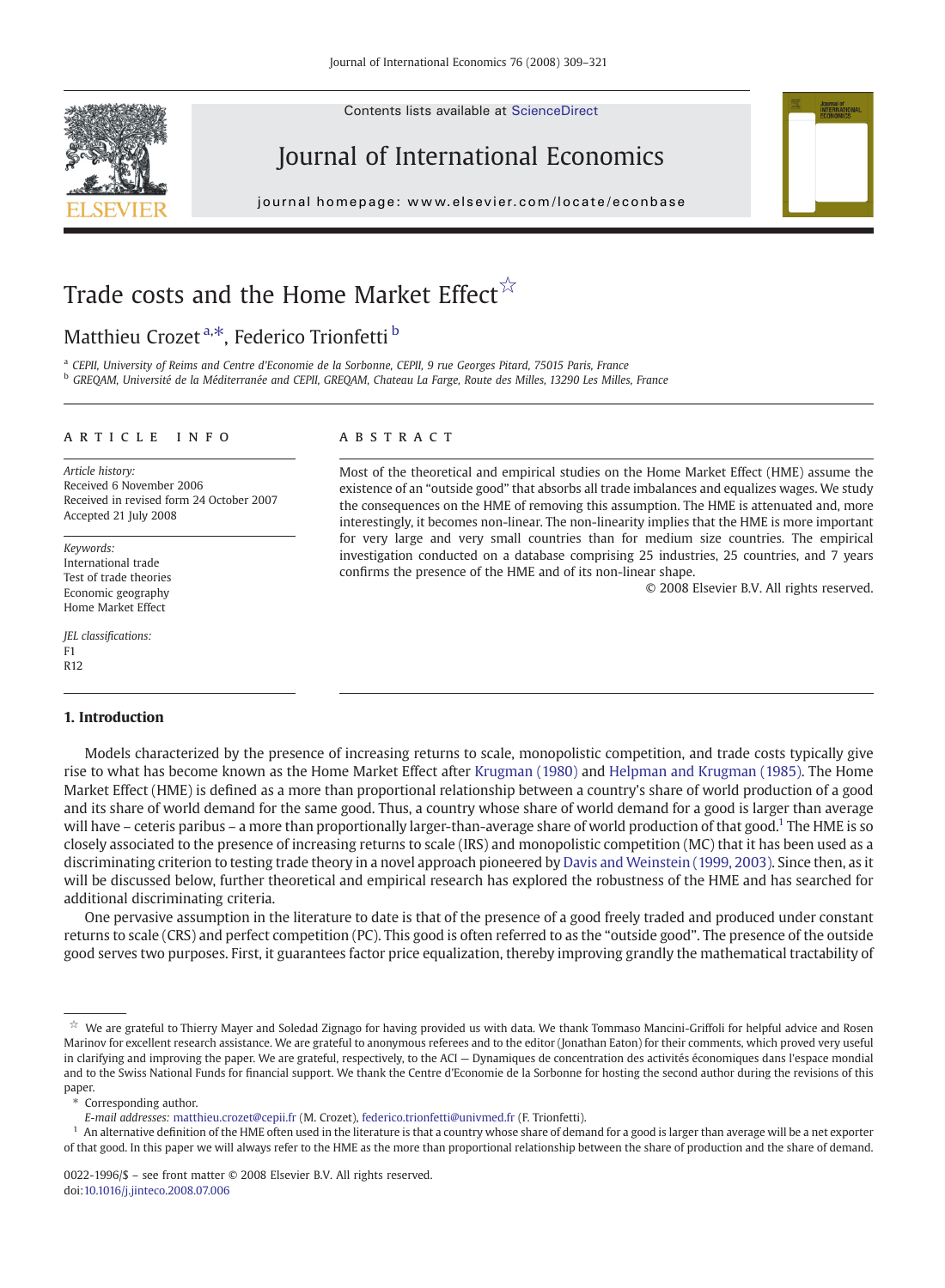models. Second, it offsets all trade imbalances in the IRS–MC good, thereby permitting international specialization. A different way of seeing the second point is that the outside good accommodates all changes in labor demand caused by the expansion or contraction of the IRS–MC sector, thereby allowing for the reaction of production to demand in the latter sector to be more than proportional. The assumption of the existence of a freely traded CRS–PC good is as much convenient as it is at odds with reality. As noted by [Head and Mayer \(2004, p. 2634\)](#page--1-0) when discussing this issue in their comprehensive account of the literature:"…the CRS sector probably does not have zero trade costs or the ability to absorb all trade imbalances." The pervasive use of the outside good assumption and its inconsistency with reality raise the question of what are the consequences of its removal on the HME. The present paper investigates this question.

We eliminate the outside good from the main model used in the empirical literature on the HME. This model, in two different variants, has been used in [Davis and Weinstein \(1999, 2003\)](#page--1-0) and in [Head and Ries \(2001\)](#page--1-0). We find that, in general, the HME survives when the outside good is absent but its average magnitude is attenuated. More interestingly, both variants of the model predict a non-linear relationship between the production share and the demand share. The non-linearity is characterized by a tenuous HME (or absence thereof) when countries' demand shares are not too different from the world average. The HME becomes stronger when countries' demand share becomes more dissimilar. We put this result to empirical verification on a data set containing 25 countries, 25 industries and 7 years. The non-linearity predicted by both models is strongly present in the data. One interesting consequence of the non-linearity is that the HME is more important for countries whose magnitude of demand shares is very different from the average than for countries whose demand shares are closer to the average. Performing a test of structural change with unknown breakpoints shows indeed that the HME matters only for the largest and smallest demand share, accounting for about one fifth of the observations in the sample. For the remaining observations, the HME is of negligible importance or totally absent.

As for the CRS–PC sectors, the model shows that the less than proportional relationship between share of production and share of demand survives the absence of an outside good. This result, combined with the more than proportional relationship between share of production and share of demand in the IRS–MC industry, confirms the theoretical validity of the HME as a discriminating criterion to test trade theories even in the absence of an outside good. The empirical investigation in this paper finds little evidence of sectors exhibiting a less than proportional relationship.

The remainder of the paper is as follows. Section 2 discusses the related literature, Section 3 presents the model and the theoretical results, Section 4 presents the empirical results, and Section 5 concludes. Appendix A discusses the numerical method, derives analytical results, and presents some robustness checks.

### 2. Relationship to the literature

In the model structures of [Krugman \(1980\)](#page--1-0) and [Helpman and Krugman \(1985\)](#page--1-0) the HME is a feature of the IRS–MC sectors and not of the CRS–PC sectors. This distinction has been used to test the empirical merits of competing trade theories. Davis and Weinstein find stronger evidence of the HME at the regional level ([Davis and Weinstein, 1999](#page--1-0)) than at the international level ([Davis](#page--1-0) [and Weinstein, 2003](#page--1-0)). [Head and Ries \(2001\)](#page--1-0) consider a model where, in addition to the outside good and the IRS–MC good, there is also a CRS–PC good characterized by National Product Differentiation à la [Armington \(1969\).](#page--1-0) In such model, the IRS–MC good exhibits the HME while the Armington good does not. Using data for U.S. and Canadian manufacturing they find evidence in support of both the IRS–MC and the Armington market structure depending on whether within or between variations are considered.

Both [Davis and Weinstein \(1999, 2003\)](#page--1-0) and [Head and Ries \(2001\)](#page--1-0) assume the existence of an outside good. The first investigation on the consequences of removing the outside good is found in [Davis \(1998\)](#page--1-0). He eliminates the outside good from the model in [Helpman and Krugman \(1985, Ch. 10\)](#page--1-0) by introducing trade costs in the CRS–PC good. His theoretical paper has shown that in the absence of an outside good the HME may disappear. The HME disappears if and only if trade costs in the CRS–PC good are sufficiently high to impede international trade in this good. Does the HME survive and what shape does it take when trade costs in the CRS–PC good are not high enough to impede trade in this good? This question, which we address both theoretically and empirically in part of this paper, remains unanswered in [Davis \(1998\).](#page--1-0)

Other papers have addressed the issue of trade costs and international specialization without, however, focusing on the shape of the HME or on the validity of the HME as discriminating criteria. In a theoretical paper, [Amiti \(1998\)](#page--1-0) studies, among other things, how the pattern of specialization and trade varies with country size when industries have different trade costs. [Laussel and Paul](#page--1-0) [\(2007\)](#page--1-0), use a two-sector model where the elasticity of substitution differs between industries. They find that, if countries are close in size, a fall in transport costs from a prohibitive level to zero is associated with a reversal in the pattern of trade at some intermediate level of trade costs. If the two countries are instead very different in size the larger country is always a net exporter of the less differentiated good. [Hanson and Xiang \(2004\)](#page--1-0) theoretically and empirically investigate the pattern of specialization and trade in a model where a continuum of IRS–MC goods differ in terms of elasticities of substitution and trade costs. [Holmes and](#page--1-0) [Stevens \(2005\)](#page--1-0) focus on how the pattern of trade varies across industries that differ in technology when there are equal trade costs in all sectors. While these papers address issues related to the one in the present study, their focus is different from ours.<sup>2</sup> The

 $<sup>2</sup>$  Other papers have studied different manifestations of the HME while keeping the assumption of the existence of an outside good whenever appropriate. Such</sup> papers include [Weder \(1995\)](#page--1-0), [Lundbäck and Torstensson \(1999\)](#page--1-0), [Feenstra, Markusen and Rose \(2001\)](#page--1-0), [Trionfetti \(2001\)](#page--1-0), [Weder \(2003\),](#page--1-0) [Yu \(2005\),](#page--1-0) and [Brülhart](#page--1-0) [and Trionfetti \(2005\)](#page--1-0).